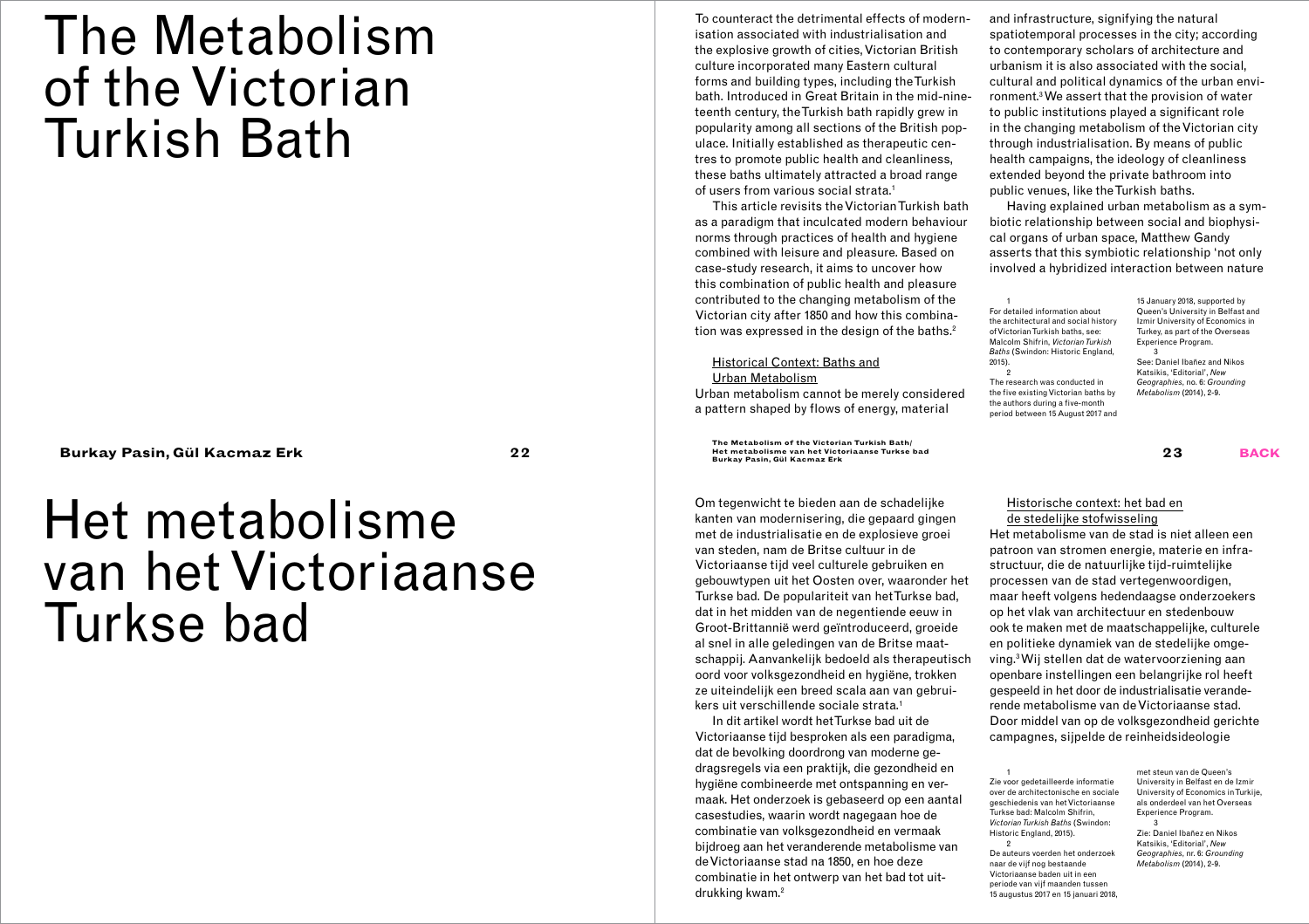

Front view of the Royal Baths at Harrogate/ Vooraanzicht van de Royal Baths in Harrogate. Architects/ ontwerp: F.T. Baggalay & F. Bristowe, 1894-1897 in the British Isles was seen as a private aspect



2015), Basement floor plan of the Western Baths Club/ Plattegrond van de kelderverdieping van de Western Baths Club.<br>2015), 1. Basement Mulliam Clark & George Bell 1876, 2004) nr. 2, 268. 2015), 1. Architects Contward (wil Architects/ ontwerp: William Clark & George Bell, 1876

and culture but also a coevolutionary dynamic between technology and the human body'.4 However, this dynamic did not simply rest on the physical enhancement of water infrastructure but occurred as a sociocultural transformation in the morality norms and behaviour patterns of Victorian society. Maria Kaika highlights that mental and bodily cleansing in public baths was considered a safe and hygienic activity, certainly in comparison to contact with unhealthy water by swimming in lakes and rivers as well as drinking it.5 Accordingly, Tom Crook considers Victorian Turkish baths schools for the moral training of people, as follows:

vanuit de private badkamer door naar publieke gelegenheden, zoals het Turkse bad.

Matthew Gandy definieert de stedelijke stofwisseling als de symbiotische relatie tussen sociale en biofysische organen van de stedelijke ruimte, en hij stelt dat deze relatie 'niet alleen een hybride interactie tussen natuur en cultuur met zich meebracht, maar ook een co-evolutionaire dynamiek tussen technologie en het menselijk lichaam'.4 Deze dynamiek was echter niet slechts gebaseerd op de verbetering van de waterhuishouding, maar nam ook de vorm aan van een maatschappelijk-culturele transformatie van de moraal en de gedragspatronen in de Victoriaanse samenleving. Maria Kaika benadrukt dat mentale en lichamelijke reiniging in openbare baden werd beschouwd als een veilige en hygiënische activiteit, zeker in vergelijking met het contact met ongezond water door het zwemmen in meren en rivieren, en het drinken ervan.5 Tom Crook beschouwt Victoriaanse Turkse baden daarom als scholen voor de morele training van mensen en zegt:

In de Victoriaanse tijd [waren] openbare baden politieke ruimten waar mensen naar toe gingen om hun zelfbeheersing te oefenen

of the elite classes' daily life, carried out in communal baths and pump- and assembly-rooms.<sup>7</sup> Later on, the attitudes of the upper and middle classes toward leisure converged, which was seen in changing social habits such as 'the institution of summer holiday at the seaside, the extension of reading to all classes, drinking in public houses'.8 The ideology was to civilise lower classes by raising them to a middle-class status with respect to public morality.

The Industrial Revolution had engendered various threats to public health. This led to an understanding of civility closely associated with

en te verbeteren, en al doende de reinheid en respectabiliteit die bij hun levensstijl behoorde tot uitdrukking te brengen (…) baden was een voorrecht waarvoor moest worden betaald en vertegenwoordigde als zodanig een actieve keuze voor een bepaalde levensstijl, en in die zin ging het er in de baden om, een bepaalde beschaafde vrijheid te faciliteren, niet om die af te dwingen.6

Tot het midden van de negentiende eeuw werd openbaar baden op de Britse eilanden beschouwd als een privé-aspect van het dagelijks leven van de elite dat zich afspeelde in de gemeenschappelijke badhuizen en bij de geneeskrachtige bronnen waar zij elkaar ontmoetten.7

4 Matthew Gandy, 'Rethinking Urban Metabolism: Water, Space and the Modern City', *City*, jrg. 8 (2004) nr. 3, 364-367. 5

Maria Kaika, 'Interrogating

Domesticating Nature and

Modern Home', *International Journal of Urban and Regional Research*, jrg. 28 (2004) nr. 2, 268.

the Geographies of the Familiar: Constructing the Autonomy of the of Cleanliness in Victorian Britain', *European Review of History*, jrg. 13 (2006) nr. 1, 21. 7 Jane M. Adams, *Healing with* 

*Water: English Spas and the Water Cure*, *1840-1960* (Manchester: Manchester University Press,

6 Tom Crook, 'Schools for the Moral Training of the People: Public Baths, Liberalism and the Promotion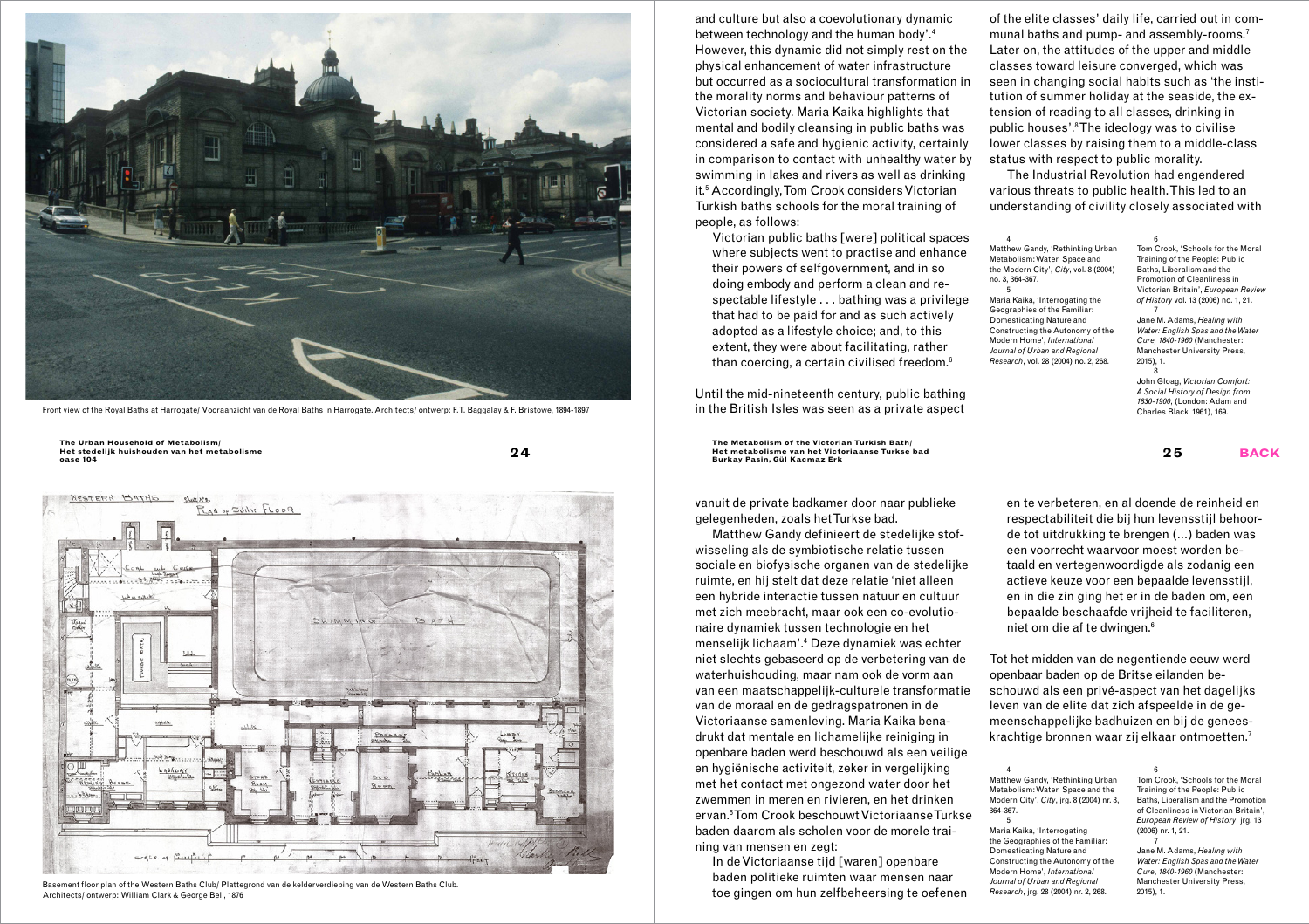personal hygiene. As public bathing became a popular leisure activity, personal cleanliness was increasingly associated with respectability. It became 'a symbol of middle-class status, self-respect, and civility that public baths were seen as the most effective way to improve health, morality, and social respectability of the urban poor'.9 Having connected cleanliness with moral purity, the baths were believed to 'cleanse the social fabric of a society threatened by the poverty, crime, and disorder of burgeoning urban slums'.<sup>10</sup>

Scholars of Orientalism have mainly emphasised the visual aspects of Turkish baths as indicators of pleasure peculiar to Eastern cultures.11 However, with their adaptation into Victorian public life, Eastern values of cleanliness, pleasure and (single-sex) sociability were associated with Western norms of health, leisure and privacy. Thus, they further generated a social tissue to support the physical infrastructure of urban metabolism in the British Isles.

#### Health and Cleanliness

The Turkish Bath Movement in the British Isles started in the late 1840s, with the pioneering of David Urquhart, who had the opportunity to

**The Urban Household of Metabolism/ Het stedelijk huishouden van het metabolisme oase 104 27 back**

Later kwamen opvattingen over de vrije tijd van de elite en die van de middenklasse dichter bij elkaar te liggen, wat zich manifesteerde in wijzigende sociale gewoonten zoals 'het doorbrengen van de zomervakantie aan zee, de uitbreiding van de geletterdheid naar alle klassen en het drinken in openbare gelegenheden'.8 Het ideaal was om de lagere klassen beschaving bij te brengen door deze qua publieke moraal te verheffen tot de middenklasse.

De industriële revolutie had verschillende gevaren voor de volksgezondheid veroorzaakt. Dit leidde tot een begrip van fatsoen dat nauw samenhing met persoonlijke hygiëne. Naarmate publiekelijk baden zich ontwikkelde tot een populaire vrijetijdsbesteding, werd persoonlijke hygiëne steeds sterker geassocieerd met respectabiliteit. Het groeide uit tot 'een symbool van middenklasse status, zelfrespect en fatsoen, en het openbare badhuis werd gezien als het meest effectieve middel om de gezondheid, de moraal en de maatschappelijke respectabiliteit van arme stedelingen te verbeteren'.9 De badhuizen koppelden reinheid aan morele zuiverheid en men nam aan dat zij 'het sociale weefsel van een samenleving die bedreigd werd door

experience traditional bathing rituals of the Turks during his secretariat in the British Consulate in Istanbul between 1830 and 1837. On his return to Britain, he gave a series of public lectures on the medical, mental and social benefits of the baths.

For Urquhart and his disciples, the most compelling factor in the promotion of Victorian Turkish baths was the pursuit of health and cleanliness for society as a whole. The cholera epidemic had led to the opening of public baths and washhouses regulated by local authorities.12 Urquhart asserted that the existing baths, with their individual tubs, were less hygienic and economic than Turkish baths, which allow a large number of people to bathe in a single large hot space.13 For Dr Barter, who established the first Turkish bath in Ireland in 1857, there was no medicine equal to the Turkish bath as a purifier. He claimed that 'chronic skin diseases were not known among the Turks, who were seldom ill, and more long-lived than the Westerners'.14

As an aspect of urban metabolism, the Victorian Turkish bath served physical cleanliness as well as bodily awareness. Crook high-

de armoede, de criminaliteit en de chaos van de ontluikende sloppenwijken van de steden, [konden] zuiveren'.10

Oriëntalisten hebben vooral de visuele aspecten van de Turkse baden uit de Victoriaanse tijd benoemd als indicatoren van een type vermaak dat eigen zou zijn aan de oosterse cultuur.<sup>11</sup> De aanpassing van de Turkse baden aan het Victoriaanse openbare leven betekende echter dat de oosterse waarden reinheid, vermaak en (homo) socialiteit werden gekoppeld aan westerse opvattingen over gezondheid, vrijetijdsbesteding en privacy. Zo droegen zij bij aan de totstandkoming van een maatschappelijk weefsel dat de fysieke infrastructuur van het stedelijke metabolisme op de Britse eilanden ondersteunde.

### Gezondheid en reinheid

De populariteit van het Turkse bad op de Britse eilanden begon eind jaren 1840 met de pionier David Urquhart, die in de gelegenheid was om de traditionele badrituelen van de Turken te ervaren, toen hij van 1830 tot 1837 werkzaam was als secretaris op het Britse consulaat in Istanbul. Na zijn terugkeer in Groot-Brittannië gaf hij een reeks openbare lezingen over het

lights that the skin became a 'cubicle space', in which a sensory intimacy is shaped between individuals and their own bodies: a space of self-discipline and self-respect formalised by regular acts of bathing.15 The symbiosis between the body's cubicle space and the physical space of the baths reflects a [labyrinthian](https://tureng.com/tr/turkce-ingilizce/labyrinthian) spatial arrangement. In the cases of Western Baths Club, Swindon Health Hydro, Portobello Swim Centre and Harrogate Royal Baths, for instance, the exposure of the body to water, humidity, temperature and steam are not limited to the steam room, swimming pool and plunge pool, etc. This cubicle space also extends toward the shared spaces of the baths when entering, (un-)dressing, waiting, strolling and resting. In other words, the proximity of interlocking chambers prevents a strict public/private division, by encouraging users to stay healthy and clean, to act respectfully and to avoid improper behaviour.

A considerable number of Victorian Turkish baths were established as part of health centres and hospitals. In addition to dry hot-air baths, these building complexes incorporated supplementary services such as cold water treatments, cold sheet baths, sitz baths, ice-cold showers,

**26 The Metabolism of the Victorian Turkish Bath/**<br>Het metabolisme van het Victoriaanse Turkse bad<br>**Rurksy Pasin Gül Kacmaz Erk Burkay Pasin, Gül Kacmaz Erk**

> medische, mentale en maatschappelijke nut van de baden.

Urquhart en zijn aanhangers waren vooral voorstander van de introductie van Turkse badhuizen in de Britse samenleving omdat zij gezondheid en hygiëne voor de hele maatschappij nastreefden. De cholera-epidemie had geleid tot de oprichting van openbare badhuizen en wasplaatsen die door de overheid werden gereguleerd.12 Urquhart stelde dat de bestaande badhuizen met hun individuele baden minder hygiënisch en economisch waren dan de Turkse baden, waarin grote groepen mensen tegelijk in een enkele grote, warme ruimte baadden.13 Volgens de arts Barter, die in 1857 het eerste Turkse bad in Ierland opende, was er geen enkel medicijn dat de zuiverende kwaliteiten van het Turkse bad kon evenaren. Hij beweerde dat 'Turken niet bekend waren met chronische huidaandoeningen, dat ze zelden ziek waren en een langere levensverwachting hadden dan westerlingen'.14

Als een aspect van het stedelijke metabolisme zorgde het Turkse bad in de Victoriaanse tijd niet alleen voor fysieke reinheid, maar ook voor een sterker bewustzijn van het eigen lichaam.

massages and hydrotherapy. Many different clients and attendants took part in these services: 'wounded soldiers, passing visitors, families, medics, masseuses, technicians, cooks, porters and servants'.16

## Leisure and Pleasure

One emergent aspect in Victorian society was the dissociation of leisure and working time.

 $\overline{9}$ Adeline Masquelier, 'Dirt, Undress, and Difference: An Introduction', in: A. Masquelier (ed.), *Dirt, Undress, and Difference: Critical Perspectives on the Body's Surface* (Bloomington and Indianapolis: Indiana University Press, 2005), 1-33: 6.  $10^{-1}$ Ibid.  $11$ See: John M. MacKenzie, *Orientalism: History, Theory and the Arts* (Manchester: Manchester

12

*United Kingdom* (Edinburgh: The University Press, 1918), 4-5.

13 David Urquhart, 'On the Art of Constructing Turkish Baths, and Their Economy as a Means of Cleanliness', *The Journal of the Society of Arts*, vol. 10 (1862) no. 484, 220-235. 14

University Press, 1995), 21; Nebahat Avcıoğlu, *Turquerie and the Politics of Representation*, *1728-1876* (Farnham: Ashgate, 2011), 201-205. Agnes Campbell, *Report on Public Baths and Wash-houses in the*  Richard Barter, 'A Lecture on the Improved Turkish Bath Delivered at Bradford', in: *Descriptive Notice of the Rise and Progress of the Irish Graffenberg, St. Ann's Hill, Blarney* (London: Routledge, 1858), 1-28: 25. 15 Crook, 'Schools for the Moral Training of the People', op. cit.  $($ note 6 $)$ , 561 16

Ronan Foley, 'The Roman-Irish Bath: Medical/health history as therapeutic assemblage', *Social Science & Medicine*, vol. 4 (2014) no. 106, 10-19: 15.

Crook benadrukt dat de huid als een soort 'celruimte' (*cubicle space*) werd gedacht, waarin een zintuiglijke intimiteit tussen het individu en zijn eigen lichaam plaatsvindt: een ruimte voor zelfdiscipline en zelfrespect, geformaliseerd door regelmatig baden.15 De symbiose tussen de lichamelijke 'celruimte' en de ruimte van het bad weerspiegelt een labyrintische ruimtelijke opzet. In het geval van bijvoorbeeld de Western Baths

#### 8 John Gloag, *Victorian Comfort: A Social History of Design from 1830-1900* (Londen: Adam & Charles Black, 1961), 169.

9 Adeline Masquelier, 'Dirt, Undress, and Difference: An Introduction', in: A. Masquelier (red.), *Dirt, Undress, and Difference: Critical Perspectives on the Body's Surface* (Bloomington and Indianapolis: Indiana University Press, 2005), 1-33: 6.

10 Ibid.

11 Zie: John M. MacKenzie, *Orientalism: History, Theory and the Arts* (Manchester: Manchester University Press, 1995), 21; Nebahat Avcıoğlu, *Turquerie and the Politics of Representation, 1728-1876* (Farnham: Ashgate, 2011), 201-205.

The University Press, 1918), 4-5. 13 David Urquhart, 'On the Art of Constructing Turkish Baths, and Their Economy as a Means of Cleanliness', *The Journal of the* 

Agnes Campbell, *Report on Public Baths and Wash-houses in the United Kingdom* (Edinburgh:

*Society of Arts*, jrg. 10 (1862) nr. 484, 220-235. 14 Richard Barter, 'A Lecture on the

12

Improved Turkish Bath Delivered at Bradford', in: *Descriptive Notice of the Rise and Progress of the Irish Graffenberg, St. Ann's Hill, Blarney* (Londen: Routledge, 1858), 1-28: 25. 15

Crook, 'Schools for the Moral Training of the People', op. cit. (noot 6), 561.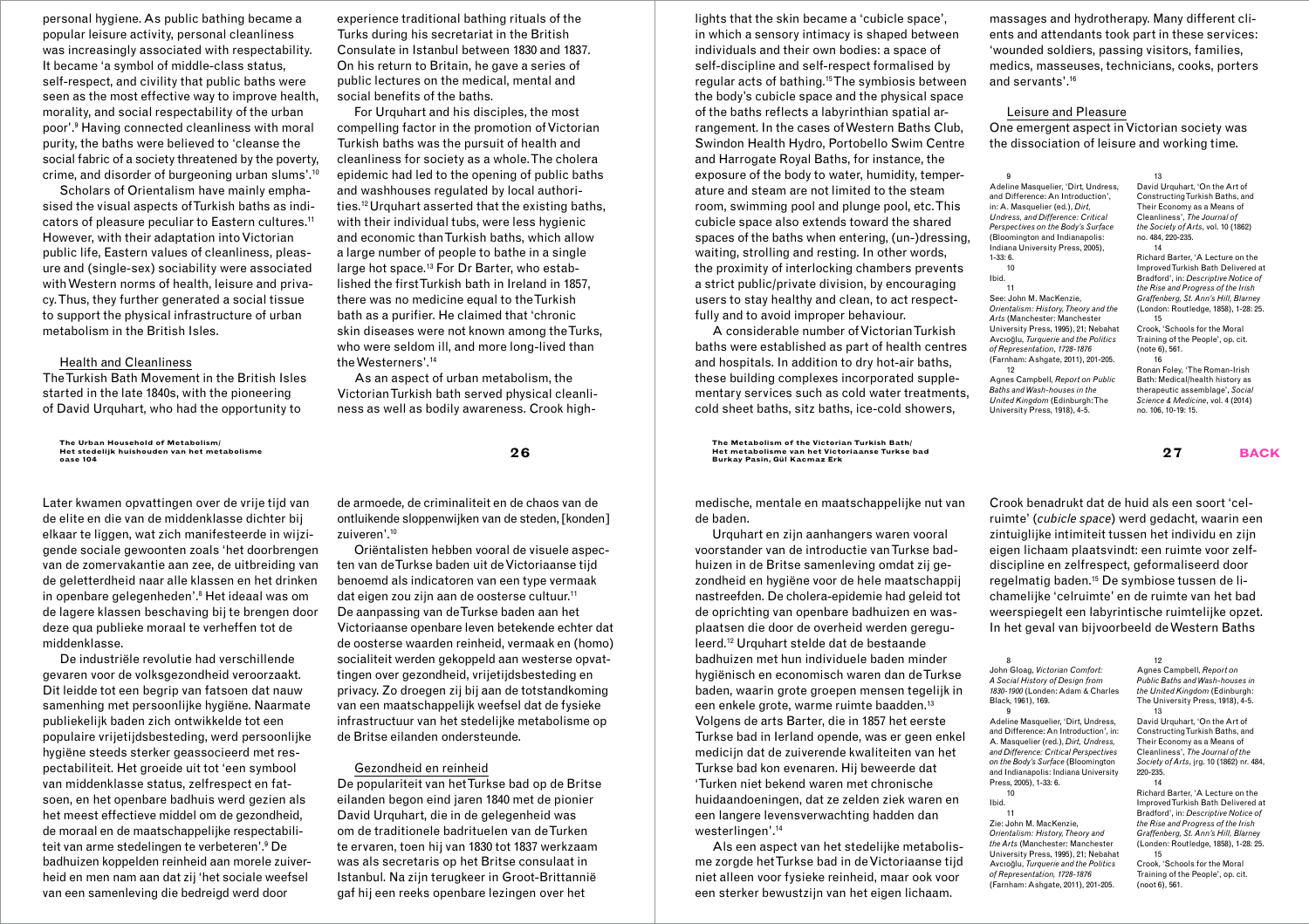For the middle class, leisure time did not mean an opportunity for mere pleasure but another occasion for mental purification and morality. Breatnach considers the conception of leisure in the mid-nineteenth century as 'a fundamental anxiety that leisure should not be too pleasurable, but that it must serve other serious purposes . . . under legal and philanthropic control bringing alternative activities such as men's clubs [and] museum visits'.17

As institutions of moral reform, Victorian Turkish baths were alleviating the potentially dangerous social energy immanent within the working classes living in urban areas.18 In addition to steam rooms, saunas and hot rooms of varying degrees, the bath complexes included spaces such as a café, a hairdresser's salon, a reading room, a billiard room, a massage parlour, a lecture hall and a gymnasium, offering a rich environment of leisure and pleasure.

Urquhart considered the Turkish bath an instrument for social mixing, claiming that it should be cheap enough for the working classes who had little access to running water.<sup>19</sup> Those visiting the baths did not form a homogeneous group; they varied in terms of profession and social

**The Urban Household of Metabolism/ Het stedelijk huishouden van het metabolisme**

Club, de Swindon Health Hydro, het Portobello Swim Center en de Harrogate Royal Baths blijft de blootstelling van het lichaam aan water, vochtigheid, temperatuur en stoom niet beperkt tot het stoombad, het zwembad en het dompelbad, enzovoort. De 'celruimte' maakt ook deel uit van de gemeenschappelijke vertrekken in het badhuis: de entree, kleedkamers en de ruimten om te wachten, te verpozen en uit te rusten. Met andere woorden, de reeks in elkaar grijpende ruimten verhindert een strikte scheiding tussen openbaar en privé door gebruikers ertoe aan te zetten gezond en schoon te zijn, elkaar te respecteren en ongepast gedrag te vermijden.

In de Victoriaanse tijd waren Turkse baden dikwijls ondergebracht bij gezondheidscentra en ziekenhuizen. Naast droge-heteluchtbaden werden in deze gebouwen ook andere diensten aangeboden, zoals koudwaterbaden of pakkingen in koude natte doeken, zitbaden, ijskoude douches, massages en hydrotherapie. Hier waren veel verschillende klanten en behandelaars bij betrokken: 'gewonde soldaten, passerende bezoekers, gezinnen, medici, masseuses, technici, koks, dragers en bedienden'.16



Interior view showing the relaxation room of Harrogate Royal Baths Interieur van de ontspanningsruimte in de Royal Baths in Harrogate

status: 'tradesmen, artisans, shop assistants, clerks, engineers, apprentices, factory girls, students, seamen, sweeps, mothers with children, carters, labourers, domestic servants, and people of small means who live in apartments'.20

Many authorities believed that the baths were places of indolence and luxury, so introducing them to the lower classes would be quite difficult.21 In contrast, Breathnach asserts that the 'bizarre' interiors of baths which were 'eclectic mixtures of oriental decoration and ancient Roman historical tripartite spatial arrangement' were designed to express 'middle-class identity'.22 The eclectic use of classical elements such as Corinthian columns, arched openings, triangular pediments and Eastern motifs such as horse-shoe arches and decorative minarets on the exterior clearly set the baths apart from the buildings surrounding them. The interiors reflected a similar eclecticism with the use of stained glass, arched doorways, tracery, onion domes, patterned tiling, coloured plastering and halfmoon apertures. The Royal Baths in Harrogate, the Oriental Baths in London and the Victoria Baths in Manchester are some of the examples with neoclassical exteriors and Saracenic

**28 <b>Participal Properties** The Metabolism of the Victorian Turkish Bath/<br> **Het metabolisme van het Victoriaanse Turkse bad**<br> **Het metabolisme van het Victoriaanse Turkse bad Burkay Pasin, Gül Kacmaz Erk**

# Leisure & Pleasure

In de Victoriaanse samenleving begon er een verschil te ontstaan tussen vrije tijd en arbeidstijd. Voor de middenklasse was vrije tijd niet zozeer bestemd voor vermaak, maar eerder voor mentale puurheid en morele verheffing. Breatnach beschrijft de opvatting die in het midden van de negentiende eeuw over vrije tijd heerste als 'een fundamentele vrees voor vrije tijd als ál te aangenaam, als iets dat aan andere, serieuze doeleinden (…) van juridische of filantropische aard moest worden besteed, bijvoorbeeld aan alternatieve activiteiten zoals het bezoeken van herenclubs en musea'.17

Als instellingen voor morele hervorming zorgden de Turkse badhuizen uit de negentiende eeuw ervoor dat de potentieel gevaarlijke sociale energie van de in de stedelijke gebieden samengepakte arbeidersklasse in goede banen kon worden gestuurd.18 Naast stoombaden, sauna's en tot verschillende temperaturen verhitte ruimten omvatten de badcomplexen ook functies als een café, een kapper, een leeszaal, een biljartzaal, een massagesalon, een lezingenzaal en een gymnastiekzaal, en boden zo een rijke omgeving voor vrijetijdsbesteding en vermaak.

interiors, which stand apart from the surrounding buildings, attracting the attention of potential clients. The sublime aesthetic quality of the baths assigned a prestigious status to their users, independent of their class.

#### Baths and Consumerism

In the social history of the Victorian Turkish bath, one can identify a changing urban metabolism that reflects modern and Eurocentric norms of personhood and sociability. Today, this process has evolved into a further stage: consumerism. The gradual decline of the baths began in the mid-twentieth century due to increasing fuel costs, the increase in the number of homes with

| 17                                     | 20                                      |
|----------------------------------------|-----------------------------------------|
| Teresa Breathnach, 'For Health and     | Campbell, Report on Public Baths        |
| Pleasure. The Turkish Bath in          | and Wash-houses, op. cit. (note 12),    |
| Victorian Ireland', Victorian          | 28.                                     |
| Literature and Culture, vol. 32 (2004) | 21                                      |
| no. 1, 163.                            | Shifrin, Victorian Turkish Baths.       |
| 18                                     | op. cit. (note 1), 98.                  |
| Crook, 'Schools for the Moral          | 22                                      |
| Training of the People', op. cit.      | Breathnach, 'For Health and             |
| (note 6), 25.                          | Pleasure', op. cit. (note 17), 165-166. |
| 19                                     |                                         |
| David Urguhart, The Pillars of         |                                         |
| Hercules, or, A Narrative of Travels   |                                         |
| in Spain and Morocco in 1848 (New      |                                         |
| York: Harper & Brothers, 1850), 64.    |                                         |
|                                        |                                         |

Urquhart beschouwde het Turkse bad als een instrument om sociaal te mixen; hij beweerde dat het goedkoop genoeg moest zijn voor de arbeidersklasse, die zelden toegang had tot stromend water.19 De bezoekers van de badhuizen vormden geen homogene groep, maar een qua beroep en sociale status gevarieerde mengeling: 'handelaars, ambachtslieden, winkelbedienden, griffiers, technici, leerlingen, fabrieksmeisjes, studenten, zeelui, straatvegers, moeders met kinderen, voerlui, arbeiders, huisbedienden, en mensen met een kleine beurs en kleinbehuisd'.20

Veel autoriteiten beschouwden de badhuizen als oorden van indolentie en luxe en dachten dat het vrij moeilijk zou zijn om de lagere klassen

nr. 1, 163.

18 Crook, 'Schools for the Moral Training of the People: Public Baths, Liberalism and the Promotion of Cleanliness in Victorian Britain', op. cit. (noot 6), 25. 19 David Urquhart, *The Pillars of Hercules, or, A Narrative of Travels in Spain and Morocco in 1848* (New York: Harper & Brothers, 1850), 64. 20

Campbell, *Report on Public Baths and Wash-houses*, op. cit. (noot 12), 28.